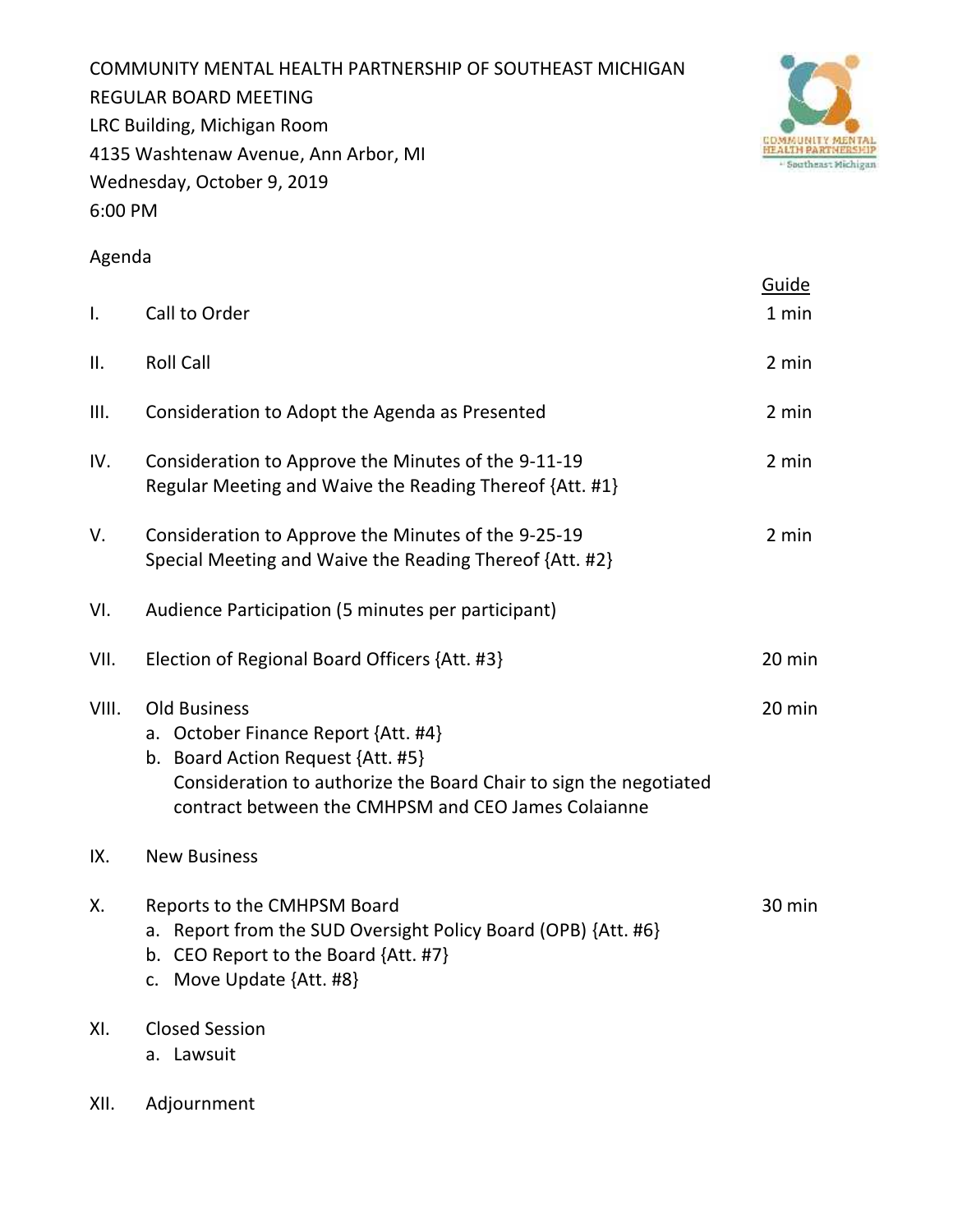**COMMUNITY MENTAL HEALTH PARTNERSHIP OF SOUTHEAST MICHIGAN REGULAR BOARD MEETING MINUTES September 11, 2019**



- **Members Present:** Judy Ackley, Greg Adams, Susan Fortney, Roxanne Garber, Gary McIntosh, Caroline Richardson, Katie Scott, Sharon Slaton, Ralph Tillotson
- **Members Absent:** Charles Coleman, Bob King, Sandra Libstorff, Charles Londo
- **Staff Present:** Kathryn Szewczuk, Stephannie Weary, Lisa Jennings, James Colaianne, Suzanne Stolz, Trish Cortes, Connie Conklin, Dana Darrow, Christina Biddle, Jeff Koras
- **Others Present:** Lori Lutomski, Amanda Horgan
	- I. Call to Order Meeting called to order at 6:00 p.m. by Board Vice-Chair S. Slaton.
	- II. Roll Call
		- A quorum of members present was confirmed.
- III. Consideration to Adopt the Agenda as Presented

#### **Motion by R. Tillotson, supported by R. Garber, to approve the agenda Motion carried**

IV. Consideration to Approve the Minutes of the August 14, 2019 Regular Meeting and Waive the Reading Thereof

**Motion by S. Fortney, supported by G. Adams, to approve the minutes of August 14, 2019 Regular Meeting and waive the reading thereof Motion carried**

V. Audience Participation None

#### VI. Old Business

- a. September Finance Report S. Stolz presented. Discussion followed.
- b. CEO Search Committee Update Committee

#### **Motion by G. Adams, supported by R. Garber, to move forward with candidates James Colaianne and Amanda Horgan to the 2nd round of CEO interviews Motion carried**

- VII. New Business
	- a. Board Action Request

Consideration to approve the amendment to the FY2019 Catholic Charities of SE Michigan's Engagement Center in Monroe County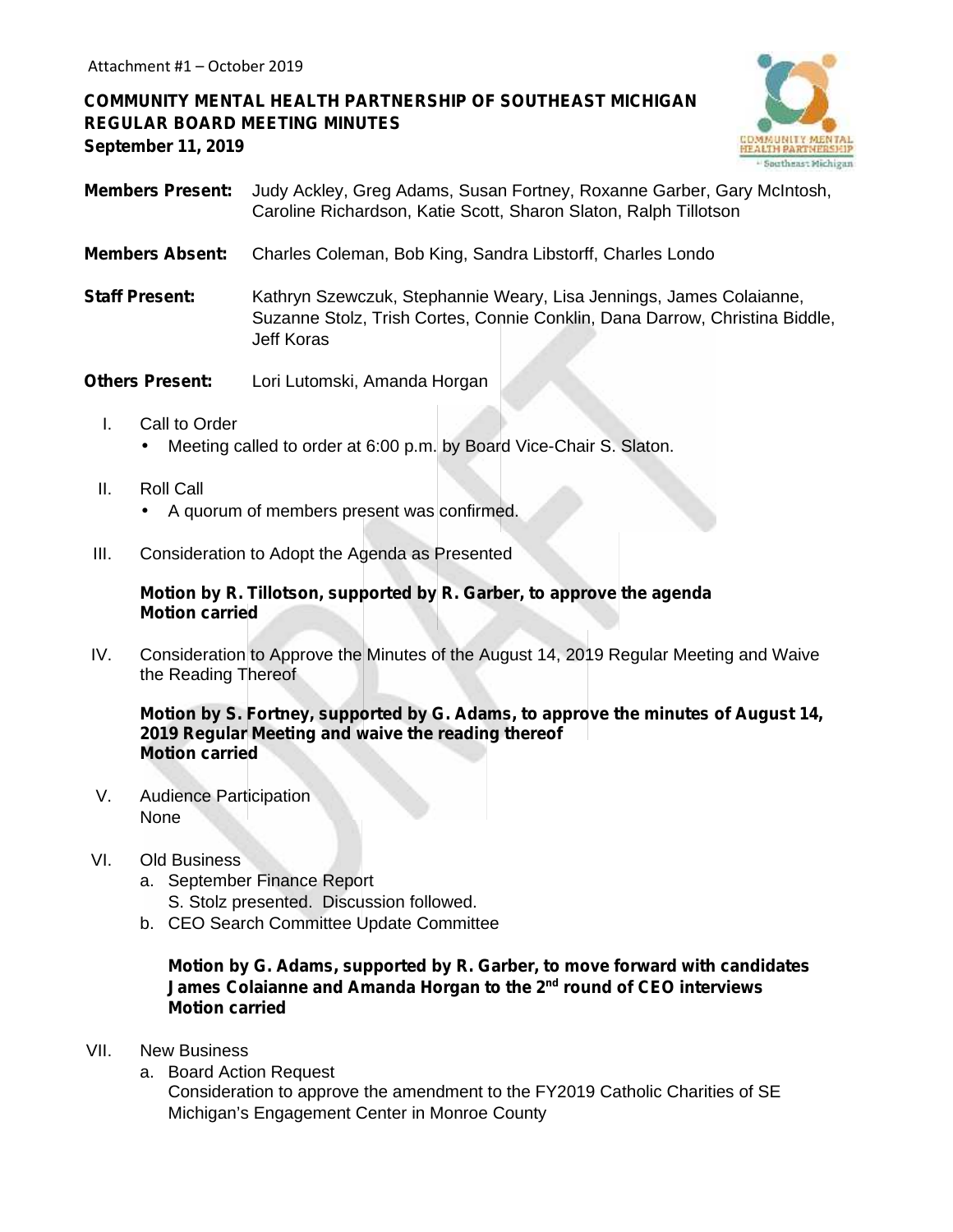## **Motion by G. Adams, supported by J. Ackley, to approve the amendment to the FY2019 Catholic Charities of SE Michigan's Engagement Center in Monroe County Motion carried**

| Ackley    | Yes    | Londo        | Absent                       |  |  |  |  |  |  |
|-----------|--------|--------------|------------------------------|--|--|--|--|--|--|
| Adams     | Yes    | McIntosh     | Yes                          |  |  |  |  |  |  |
| Coleman   | Absent | Richardson   | Yes                          |  |  |  |  |  |  |
| Fortney   | Yes    | <b>Scott</b> | Not present<br>for this vote |  |  |  |  |  |  |
| Garber    | Yes    | Slaton       | Yes                          |  |  |  |  |  |  |
| King      | Absent | Tillotson    | Yes                          |  |  |  |  |  |  |
| Libstorff | Absent |              |                              |  |  |  |  |  |  |

b. Board Action Request

Consideration to approve the proposed FY2020 budget and allocations as presented

#### **Motion by G. Adams, supported by R. Garber, to approve the proposed FY2020 budget and allocations as presented Motion carried**

| Ackley           | Yes    | Londo      | Absent |  |  |  |  |
|------------------|--------|------------|--------|--|--|--|--|
| Adams            | Yes    | McIntosh   | Yes    |  |  |  |  |
| Coleman          | Absent | Richardson | Yes    |  |  |  |  |
| Fortney          | Yes    | Scott      | Yes    |  |  |  |  |
| Garber           | Yes    | Slaton     | Yes    |  |  |  |  |
| King             | Absent | Tillotson  | Yes    |  |  |  |  |
| <b>Libstorff</b> | Absent |            |        |  |  |  |  |

c. Board Action Request

Consideration to approve the authorization of the Interim Chief Executive Officer to sign the attached FY2020 contracts

### **Motion by R. Garber, supported by G. McIntosh, to approve the authorization of the Interim Chief Executive Officer to sign the presented FY2020 contracts Motion carried**

- d. Regional Board Officers Nominating Committee Chair
	- R. Garber volunteered to serve as the Nominating Committee Chair for the officer elections, which will take place next month.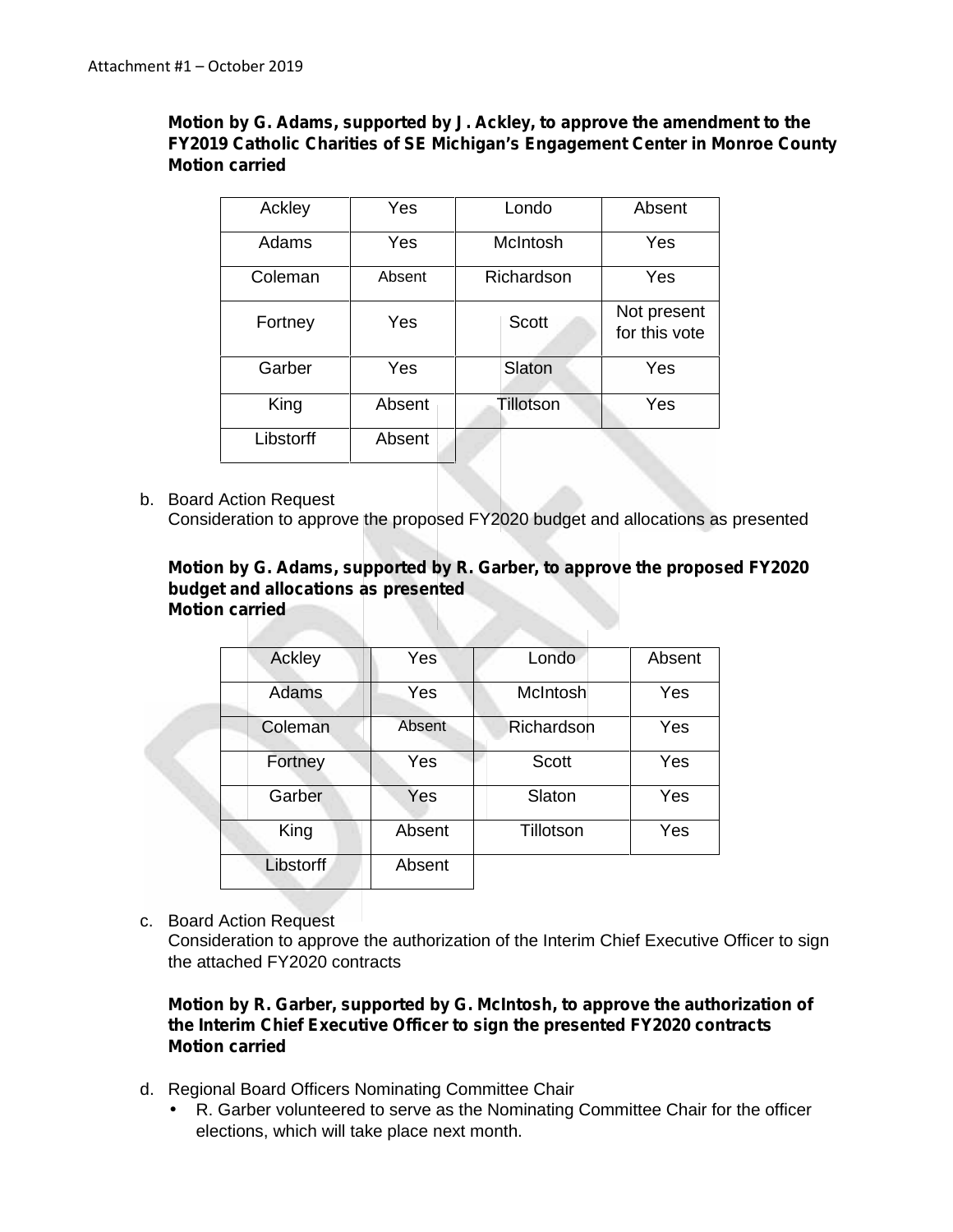- VIII. Reports to the CMHPSM Board
	- a. Report from the SUD Oversight Policy Board
		- J. Colaianne provided an overview of activities of the OPB.
	- b. Interim CEO Report to the Board
		- J. Colaianne reviewed some of the details in the written report of PIHP, Regional, and State updates.
		- K. Scott noted Salvation Army's history of discrimination against LGBTQ individuals and requested that no discrimination be allowed for any contracts held with them by the PIHP.
	- c. CMHPSM Office Relocation Plan
		- A final location has been identified. Lease negotiations will begin shortly. 2 backup options will remain in place until lease negotiations with the first choice are finalized.
	- IX. Adjournment

### **Motion by R. Tillotson, supported by K. Scott, to adjourn the meeting Motion carried**

Meeting adjourned at 7:14 p.m.

 $\overline{\phantom{a}}$  ,  $\overline{\phantom{a}}$  ,  $\overline{\phantom{a}}$  ,  $\overline{\phantom{a}}$  ,  $\overline{\phantom{a}}$  ,  $\overline{\phantom{a}}$  ,  $\overline{\phantom{a}}$  ,  $\overline{\phantom{a}}$  ,  $\overline{\phantom{a}}$  ,  $\overline{\phantom{a}}$  ,  $\overline{\phantom{a}}$  ,  $\overline{\phantom{a}}$  ,  $\overline{\phantom{a}}$  ,  $\overline{\phantom{a}}$  ,  $\overline{\phantom{a}}$  ,  $\overline{\phantom{a}}$ Judy Ackley, CMHPSM Board Secretary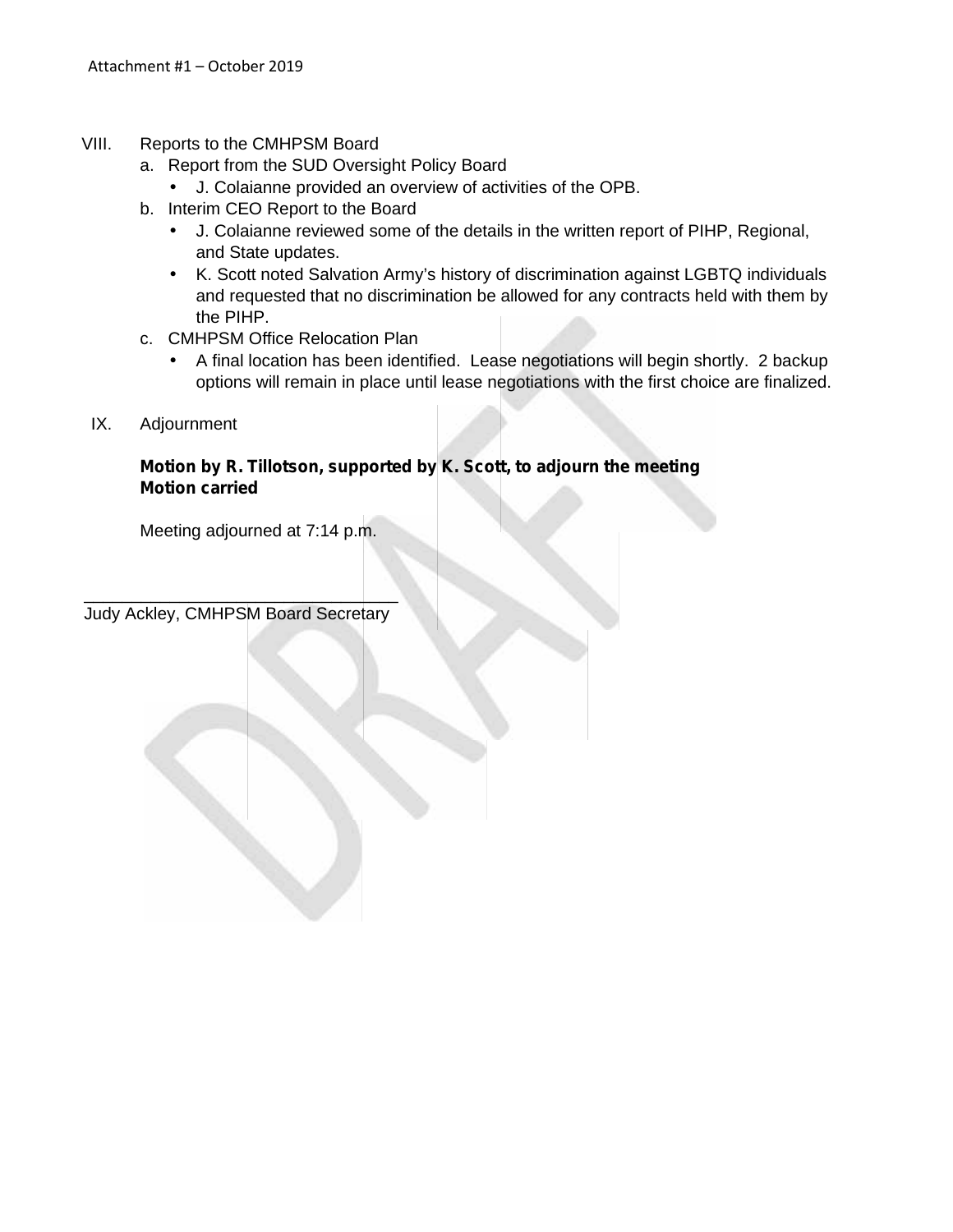# **COMMUNITY MENTAL HEALTH PARTNERSHIP OF SOUTHEAST MICHIGAN SPECIAL BOARD MEETING MINUTES September 25, 2019**



- **Members Present:** Judy Ackley, Greg Adams, Charles Coleman, Susan Fortney (phone), Roxanne Garber, Bob King (phone), Sandy Libstorff, Charles Londo, Katie Scott, Sharon Slaton, Caroline Richardson, Ralph Tillotson
- **Members Absent:** Gary McIntosh
- **Staff Present:** Kathryn Szewczuk, Stephannie Weary, Lisa Jennings, James Colaianne, Suzanne Stolz, Trish Cortes, Connie Conklin, Dana Darrow, Christina Biddle, Teresa Sharp

**Others Present:** Lori Lutomski, Steve Holda, Amanda Horgan

- I. Call to Order Meeting called to order at 6:05 p.m. by Board Chair C. Londo.
- II. Roll Call A quorum of members present was confirmed.
- III. Consideration to Adopt the Agenda as Presented

**Motion by R. Tillotson, supported by C. Richardson, to approve the agenda as amended Motion carried**

- Add to New Business: Board action request for the lease agreement for the new office location.
- IV. New Business

**Motion by R. Garber, supported by C. Coleman, to approve the lease agreement for the new office space as presented, to be executed by the CMHPSM Interim CEO Motion carried**

| Ackley  | Yes                          | Libstorff    | Yes                          |  |  |  |  |
|---------|------------------------------|--------------|------------------------------|--|--|--|--|
| Adams   | Yes                          | Londo        | Yes                          |  |  |  |  |
| Coleman | Yes                          | McIntosh     | Absent                       |  |  |  |  |
| Fortney | Yes                          | Richardson   | Yes                          |  |  |  |  |
| Garber  | Yes                          | <b>Scott</b> | Not present<br>for this vote |  |  |  |  |
| King    | Not present<br>for this vote | Slaton       | Yes                          |  |  |  |  |
|         |                              | Tillotson    | Yes                          |  |  |  |  |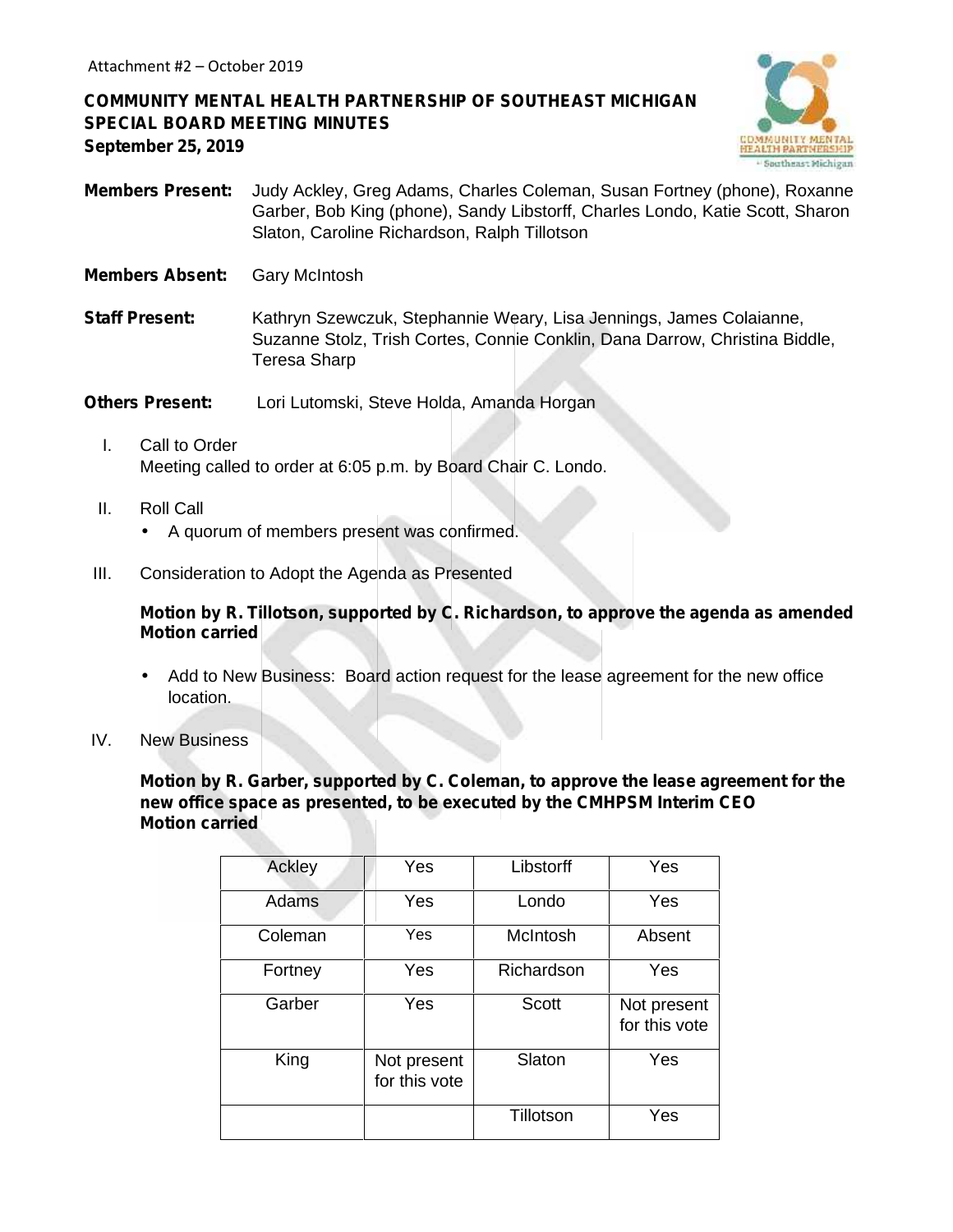- V. Audience Participation None
- VI. New Business
	- a. CEO Candidate Interviews
		- i. Amanda Horgan
		- ii. James Colaianne
			- Board members interviewed the final 2 candidates for the Chief Executive Officer position. Deliberation and straw poll followed.

**Motion by G. Adams, supported by K. Scott, to appoint James Colaianne as permanent CEO, and to authorize the Board Chair to negotiate the CEO contract Motion carried**

**Called** 

| Ackley  | Yes | Libstorff  | <b>No</b> |
|---------|-----|------------|-----------|
| Adams   | Yes | Londo      | Yes       |
| Coleman | Yes | McIntosh   | Absent    |
| Fortney | Yes | Richardson | Yes       |
| Garber  | Yes | Scott      | Yes       |
| King    | Yes | Slaton     | Yes       |
|         |     | Tillotson  | Yes       |

#### VII. Adjournment

**Motion by R. Tillotson, supported by J. Ackley, to adjourn the meeting Motion carried**

Meeting adjourned at 9:40 p.m.

 $\mathcal{L} \subset \mathcal{L}$ Judy Ackley, CMHPSM Board Secretary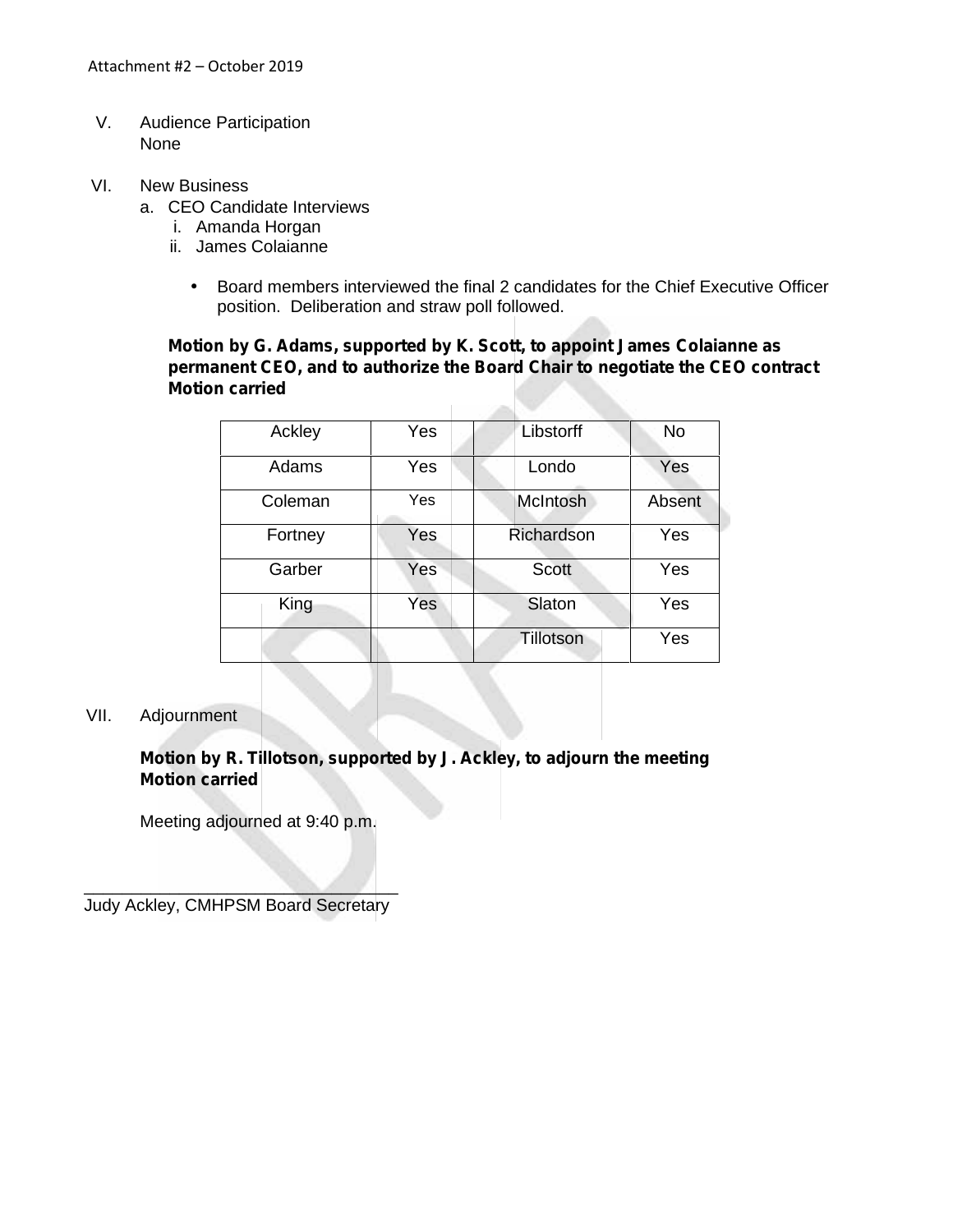# **Regional Board Officers List**

\*Regional Board officer elections take place in October

|            | <b>FY 2019</b>       |               |  |  |  |  |  |
|------------|----------------------|---------------|--|--|--|--|--|
| Chair      | C. Londo             | <b>Monroe</b> |  |  |  |  |  |
| Vice-Chair | <b>Sharon Slaton</b> | Livingston    |  |  |  |  |  |
| Secretary  | J. Ackley            | Lenawee       |  |  |  |  |  |
|            | <b>FY 2018</b>       |               |  |  |  |  |  |
| Chair      | R. Tillotson         | Lenawee       |  |  |  |  |  |
| Vice-Chair | C. Londo             | Monroe        |  |  |  |  |  |
| Secretary  | R. Garber            | Livingston    |  |  |  |  |  |
|            | <b>FY 2017</b>       |               |  |  |  |  |  |
| Chair      | R. Tillotson         | Lenawee       |  |  |  |  |  |
| Vice-Chair | C. Londo             | Monroe        |  |  |  |  |  |
| Secretary  | <b>B. Cox</b>        | Livingston    |  |  |  |  |  |
|            |                      |               |  |  |  |  |  |
| Chair      | G. Lane              | Monroe        |  |  |  |  |  |
| Vice-Chair | L. Berry-Bobovski    | Livingston    |  |  |  |  |  |
| Secretary  | <b>B.</b> Wilson     | Lenawee       |  |  |  |  |  |
|            | <b>FY 2015</b>       |               |  |  |  |  |  |
| Chair      | G. Lane              | Monroe        |  |  |  |  |  |
| Vice-Chair | P. Ball              | Washtenaw     |  |  |  |  |  |
| Secretary  | L. Berry Bobovski    | Livingston    |  |  |  |  |  |
|            |                      |               |  |  |  |  |  |
| Chair      | G. Lane              | Monroe        |  |  |  |  |  |
| Vice-Chair | J. Plas              | Livingston    |  |  |  |  |  |
| Secretary  | <b>B. Wilson</b>     | Lenawee       |  |  |  |  |  |

| Lenawee       |
|---------------|
| Livingston    |
| <b>Monroe</b> |
| Washtenaw     |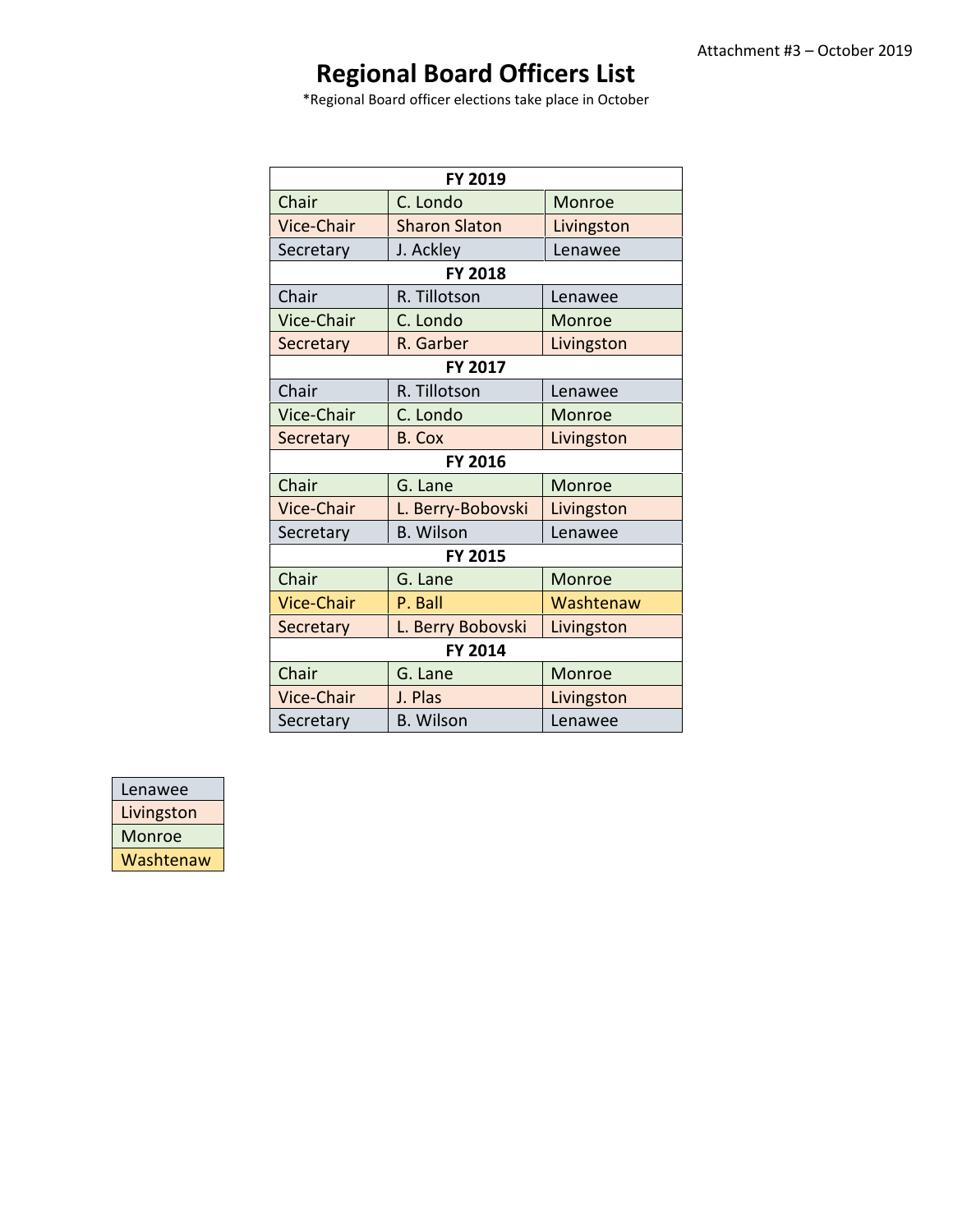

#### Summary of Revenues & Expenses by Fund Source:

- 1. Cost projections to date by the Affiliate Partners indicate a shortfall in Medicaid funding for FY2019.
- 2. Cost projections to date by Affiliate Partners indicate a shortfall in Healthy Michigan Plan funding for FY2019.
- 3. The SUD projections for Medicaid, Healthy Michigan Plan, Block Grant, PA2 funding, and projected utilization of PA2 reserves indicate sufficient funding in FY2019 and are consistent with projections and delayed initiatives.

### CMHPSM Strategies:

- 1. CMHPSM will continue to coordinate with the CMHSPs to review current year budgets and actual expenditures.
- 2. CMHPSM and the CMHSPs will continue revenue advocacy in relation to the FY19 rates and the FY20 rate setting with MDHHS.
- 3. CMHPSM, in collaboration with the Regional Operations Committee, is utilizing a shared decision model to monitor and balance FY19 expenditures to revenues including the shared risk corridor.
- 4. CMHPSM is monitoring the CMHSP expenditure overages. CMHPSM is working with the CMHSPs to ensure medically necessary care is being provided through appropriate utilization of resources in a cost effective and timely manner.
- 5. CMHPSM will utilize the most current payment data to monitor incoming revenues and to project revenues by trending traditional Medicaid Eligibles and HMP Enrollees.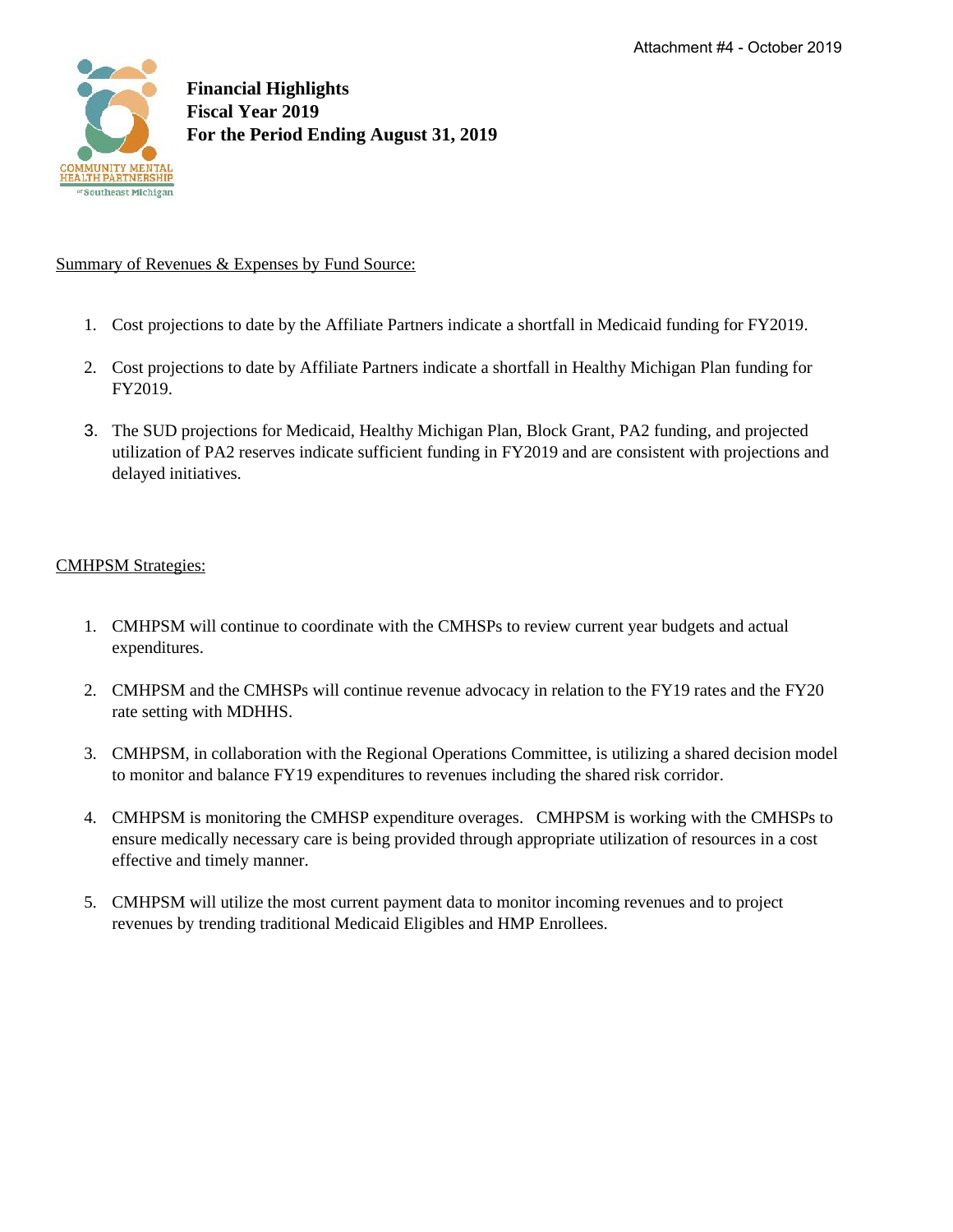## **Community Mental Health Partnership of Southeast Michigan Preliminary Statement of Revenues and Expenditures For the Period Ending August 31, 2019**

|                                                   |               |                |        |                             |                |                              |    |                            | Percent                 |                          |                |                            |  |  |  |  |  |
|---------------------------------------------------|---------------|----------------|--------|-----------------------------|----------------|------------------------------|----|----------------------------|-------------------------|--------------------------|----------------|----------------------------|--|--|--|--|--|
|                                                   | 3rd Amend     |                |        |                             |                |                              |    |                            | Variance                |                          |                |                            |  |  |  |  |  |
|                                                   |               | <b>FY19</b>    |        | <b>Budget</b>               |                | <b>YTD</b>                   |    | <b>YTD</b> Actual          | Actual                  | Projected                |                | Projected                  |  |  |  |  |  |
|                                                   |               | <b>Budget</b>  |        | to date                     |                | Actual                       |    | $O/(U)$ Budget             | to Budget               | <b>YTD</b>               |                | $O(U)$ Budget              |  |  |  |  |  |
| <b>Operating Revenue</b>                          |               |                |        |                             |                |                              |    |                            |                         |                          |                |                            |  |  |  |  |  |
| Medicaid Capitation SP/B3                         |               | 90,118,463     |        | 82,608,591                  |                | 81,480,250                   |    | (1,128,341)                | $-1.38%$                | 88,887,545               |                | (1,230,918)                |  |  |  |  |  |
| Medicaid Capitation HSW                           |               | 43,998,199     |        | 40,331,682                  |                | 40,413,237                   |    | 81,555                     | 0.20%                   | 44,087,168               |                | 88,969                     |  |  |  |  |  |
| Performance Based Incentive Pool                  |               | 1,499,519      |        | 1,374,559                   |                | 1,374,559                    |    |                            | 0.00%                   | 1,499,519                |                |                            |  |  |  |  |  |
| Medicaid SUD Capitation                           |               | 2,427,015      |        | 2,224,764                   |                | 2,201,799                    |    | (22,965)                   | $-1.04%$                | 2,401,963                |                | (25,052)                   |  |  |  |  |  |
| Healthy Michigan Plan                             |               | 12,566,962     |        | 11,519,715                  |                | 11,272,555                   |    | (247,160)                  | $-2.19%$                | 12,297,333               |                | (269, 629)                 |  |  |  |  |  |
| Healthy Michigan Plan SUD                         |               | 4,427,786      |        | 4,058,804                   |                | 3,997,607                    |    | (61, 197)                  | $-1.53%$                | 4,361,026                |                | (66,760)                   |  |  |  |  |  |
| Autism                                            |               | 9,480,753      |        | 8,690,690                   |                | 8,671,912                    |    | (18, 779)                  | $-0.22%$                | 9,460,267                |                | (20, 486)                  |  |  |  |  |  |
| <b>SUD Community Block Grant</b>                  |               | 8,762,796      |        | 8,032,563                   |                | 8,032,563                    |    |                            | 0.00%                   | 8,762,796                |                |                            |  |  |  |  |  |
| <b>Block Grants</b>                               |               | 430,000        |        | 394,167                     |                | 321,249                      |    | (72, 917)                  | $-22.70\%$ 1            | 350,454                  |                | (79, 546)                  |  |  |  |  |  |
| SUD PA2 - Cobo Tax Revenue                        |               | 1,860,059      |        | 1,705,054                   |                | 1,705,054                    |    |                            | 0.00%                   | 1,860,059                |                |                            |  |  |  |  |  |
| SUD PA2 - Cobo Tax Use of Reserv                  |               | 1,564,432      |        | 1,434,063                   |                | 1,434,063                    |    | ÷                          | 0.00%                   | 1,564,432                |                |                            |  |  |  |  |  |
| Local Match                                       |               | 1,577,780      |        | 1,446,298                   |                | 1,446,298                    |    |                            | 0.00%                   | 1,577,780                |                |                            |  |  |  |  |  |
| Other Revenue                                     |               | 331,920        |        | 304,260                     |                | 278,674                      |    | (25, 586)                  | $-9.18\%$ 2             | 304,008                  |                | (27,912)                   |  |  |  |  |  |
| Anticipated Medicaid Revenue                      |               | 10,295,312     |        | 9,437,369                   |                | $\sim$                       |    | (9,437,369)                | $0.00\%$ 3              | ÷,                       | (10, 295, 312) |                            |  |  |  |  |  |
| <b>Shared Risk Corridor MDHHS share</b>           |               | 2,144,353      |        | 1,965,657                   |                | $\overline{\phantom{a}}$     |    | (1,965,657)                | $0.00\%$ 3              | $\overline{\phantom{a}}$ |                | $(\$2,144,353)$            |  |  |  |  |  |
| <b>Total Revenue</b>                              |               | \$191,485,349  |        | $\overline{\$}$ 175,528,237 | \$             | 162,629,821                  |    | \$ (12,898,415)            | $-7.93%$                | \$177,414,350            |                | \$(14,070,999)             |  |  |  |  |  |
|                                                   |               |                |        |                             |                |                              |    |                            |                         |                          |                |                            |  |  |  |  |  |
|                                                   |               |                |        |                             |                |                              |    |                            |                         |                          |                |                            |  |  |  |  |  |
| <b>Funding For CMHSP Partners</b>                 |               |                |        |                             |                |                              |    |                            |                         |                          |                |                            |  |  |  |  |  |
| Lenawee CMHSP                                     |               | 17,142,675     |        | 15,714,119                  |                | 17,286,305                   |    | 1,572,187                  | 9.09% 4                 | 18,400,108               |                | 457,680                    |  |  |  |  |  |
| <b>Livingston CMHSP</b>                           |               | 30,018,142     |        | 27,516,630                  |                | 26,131,963                   |    | (1,384,667)                | $-5.30\%$ 4             | 29,238,050               |                | (730, 454)                 |  |  |  |  |  |
| Monroe CMHSP                                      |               | 33,151,499     |        | 30,388,874                  |                | 26,689,259                   |    | (3,699,616)                | $-13.86\%$ 4            | 31,881,500               |                | (2,765,945)                |  |  |  |  |  |
| Washtenaw CMHSP                                   |               | 80,056,896     |        | 73,385,488                  |                | 64, 361, 788                 |    | (9,023,700)                | $-14.02\%$ 4            | 78,723,853               |                | (8,510,994)                |  |  |  |  |  |
| <b>Total Funding For CMHSP Partner: \$</b>        |               | 160,369,212    | \$     | 147,005,111                 | \$             | 134,469,314                  |    | \$(12,535,797)             | $-9.32%$                | \$158,243,511            | \$             | (11,549,713)               |  |  |  |  |  |
|                                                   |               |                |        |                             |                |                              |    |                            |                         |                          |                |                            |  |  |  |  |  |
| <b>Funding For SUD Services</b><br>Lenawee County |               | 2,170,015      |        | 1,989,180                   |                | 1,985,761                    |    |                            | $-0.17%$                | 2,166,285                |                | (3,730)                    |  |  |  |  |  |
| <b>Livingston County</b>                          |               | 2,050,825      |        |                             |                |                              |    | (3,419)<br>8,393           | 0.44%                   | 2,059,981                |                | 9,156                      |  |  |  |  |  |
| Monroe County                                     |               | 2,208,660      |        | 1,879,923<br>2,024,605      |                | 1,888,316<br>2,012,500       |    |                            | $-0.60%$                | 2,195,455                |                | (13,205)                   |  |  |  |  |  |
| Washtenaw County                                  |               | 7,747,563      |        | 7,101,933                   |                | 7,039,258                    |    | (12,105)                   | $-0.89%$                | 7,679,191                |                |                            |  |  |  |  |  |
| <b>State Targeted Response</b>                    |               | 1,767,719      |        |                             |                | 535,569                      |    | (62, 674)                  | $-202.56\%$ 5           | 584,257                  |                | (68, 372)                  |  |  |  |  |  |
| <b>State Opioid Response</b>                      |               |                |        | 1,620,409                   |                |                              |    | (1,084,840)                |                         |                          |                | (1, 183, 462)              |  |  |  |  |  |
| <b>Total Funding For SUD Services</b>             | $\mathbf{\$}$ | 1,676,550      |        | 1,536,837                   |                | 351,249<br>13,812,654        | \$ | (1,185,588)<br>(2,340,233) | -337.53% 5<br>$-16.94%$ | 383,181<br>\$            | \$             | (1,293,369)<br>(3,520,419) |  |  |  |  |  |
|                                                   |               | 17,621,332 \$  |        | 16,152,887 \$               |                |                              |    |                            |                         | 14,100,912               |                |                            |  |  |  |  |  |
| <b>Other Contractual Obligations</b>              |               |                |        |                             |                |                              |    |                            |                         |                          |                |                            |  |  |  |  |  |
| <b>Hospital Rate Adjuster</b>                     |               | 4.819.584      |        | 4,417,952                   |                | 4,356,076                    |    | (61, 876)                  | $-1.42%$                | 4,752,083                |                | (67, 501)                  |  |  |  |  |  |
| <b>Insurance Provider Assessment Tax</b>          |               | 1,685,151      |        | 1,544,722                   |                | 1,525,107                    |    | (19,615)                   | $-1.29%$                | 1,663,753                |                | (21, 398)                  |  |  |  |  |  |
| Local Match                                       |               | 1,577,780      |        | 1,446,298                   |                | 1,446,298                    |    |                            | 0.00%                   | 1,577,780                |                |                            |  |  |  |  |  |
| <b>Total Other Costs</b>                          | \$            | 8,082,515 \$   |        | 7,408,972 \$                |                | 7,327,481 \$                 |    | (81, 491)                  | $-1.11%$                | \$<br>7,993,616 \$       |                | (88, 899)                  |  |  |  |  |  |
|                                                   |               |                |        |                             |                |                              |    |                            |                         |                          |                |                            |  |  |  |  |  |
| <b>CMHPSM Administrative Costs</b>                |               |                |        |                             |                |                              |    |                            |                         |                          |                |                            |  |  |  |  |  |
| Salaries & Fringes                                |               | 2,473,693      |        | 2,267,551                   |                | 1,857,461                    |    | (410,090)                  | $-22.08\%$ 6            | 2,026,321                |                | (447, 371)                 |  |  |  |  |  |
| <b>Administrative Contracts</b>                   |               | 1,154,507      |        | 1,058,298                   |                | 713,623                      |    | (344, 675)                 | $-48.30\%$ 7            | 778,498                  |                | (376,009)                  |  |  |  |  |  |
| <b>Board Expense</b>                              |               | 2,750          |        | 2,521                       |                | 2,480                        |    | (41)                       | $-1.67%$                | 2,705                    |                | (45)                       |  |  |  |  |  |
| All Other Costs                                   |               | 281,822        |        | 258,337                     |                | 192,973                      |    | (65, 363)                  | $-33.87\%$ 8            | 210,516                  |                | (71, 306)                  |  |  |  |  |  |
| <b>Total Administrative Expense</b>               | \$            | $3,912,772$ \$ |        | 3,586,707 \$                |                | 2,766,537 \$                 |    | (820, 170)                 | $-29.65%$               | \$<br>3,018,041 \$       |                | (894,731)                  |  |  |  |  |  |
| <b>Risk Reserve Provision</b>                     | \$            | 1,499,519      | \$     | 1,374,559 \$                |                | 1,374,559                    |    |                            |                         | 1,499,519 \$<br>\$       |                |                            |  |  |  |  |  |
| <b>Total Expense</b>                              | \$            | 191,485,349    |        | \$175,528,237               |                | \$159,750,546 \$(15,777,690) |    |                            | $-9.88%$                | \$184,855,599            |                | \$ (16,053,763)            |  |  |  |  |  |
| Revenues over (under) Expenditures \$             |               |                | $-$ \$ |                             | 0 <sup>5</sup> | 2,879,275 \$                 |    | 2,879,275                  |                         | $$7,441,248$ \;          |                | 1,982,764                  |  |  |  |  |  |
|                                                   |               |                |        |                             |                |                              |    |                            |                         |                          |                |                            |  |  |  |  |  |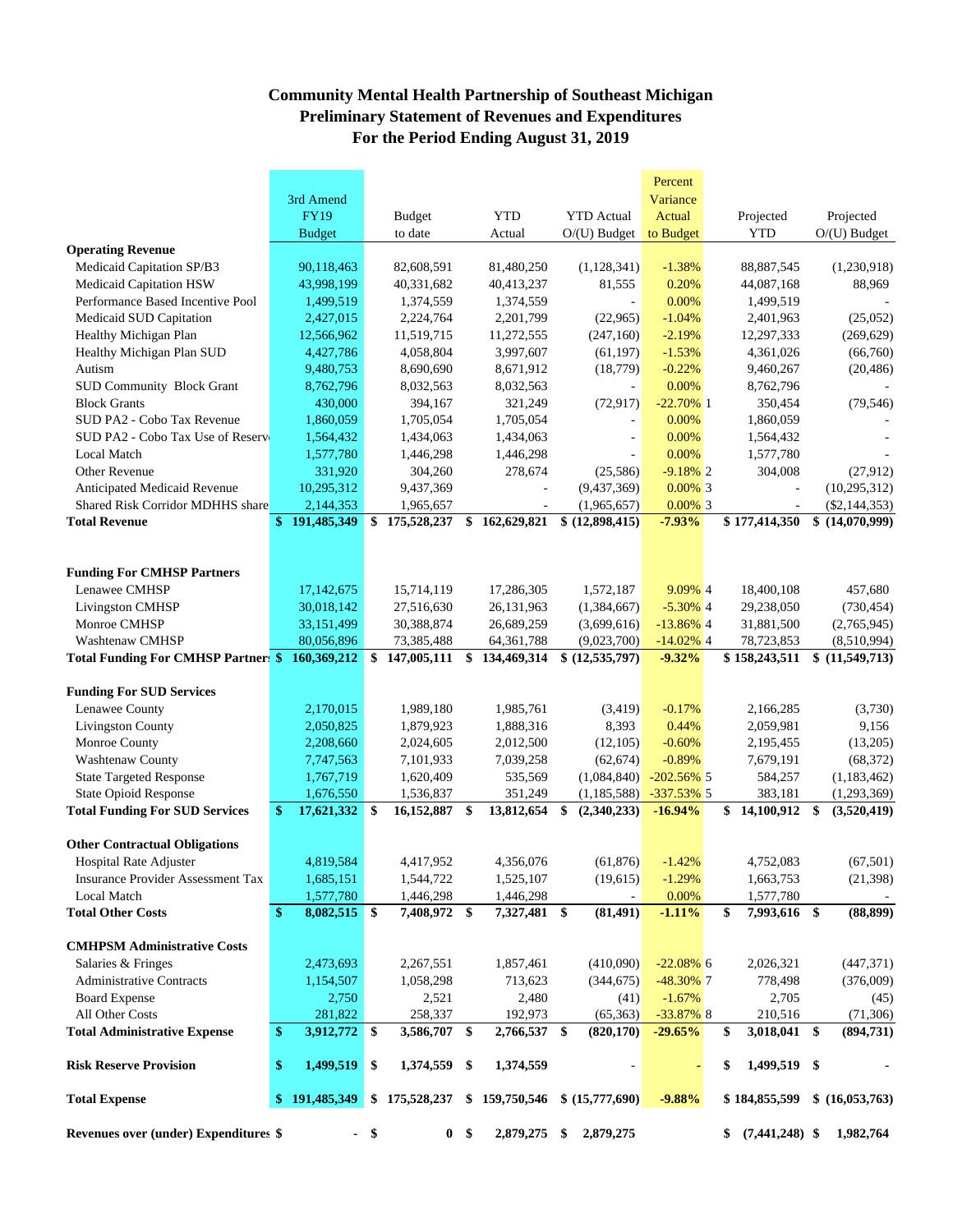### **For the Period Ending August 31, 2019 Community Mental Health Partnership of Southeast Michigan Preliminary Statement of Revenues and Expenditures Notes**

- 1 PMTO and Clubhouse block grant funding is a pass through to CMHSPs. Gambling Prevention was implemented late in the year. Revenue under budget correlates with administrative contract expenditures under budget. Budgets will be amended to reflect finalized grant funding.
- 2 Other Revenue is under budget due to declining SIS assessments perfomed by an external vendor. Revenue correlates with expenditures.
- 3 Anticipated Medicaid Revenue has been amended to reflect the funding projected to provide sufficient support to provide all medically necessary services for those Medicaid entitled beneficiaries. Receipt of funding is not known.
- 4 The CMHSP Partner actual funding is cash distributions made to date. The year to date budget is the projected expenditures of each CMHSP as of the preliminary financial status report submitted. The variance represents the amount each respective CMHSP is over(under) funded from PIHP actual distributions. Please see Distribution Analysis attached for fund source details. The CMHSPs that are under funded are projected to be made whole from the anticipated Medicaid when received.
- 5 The State Targeted Response and the State Opioid Response grants are under budget due to the implementation of the initiatives. The variance is being requested as carryforward to FY2020.
- 6 Salaries and fringes are under budget due to vacant positions.
- 7 Administrative contracts are under budget due to timing, primarily contract expenditures in relation to the PMTO, Clubhouse, Gambling Prevention and SIS assessment contracts.
- 8 Administrative other is under budget due to delayed staff trainings and operating supply purchases.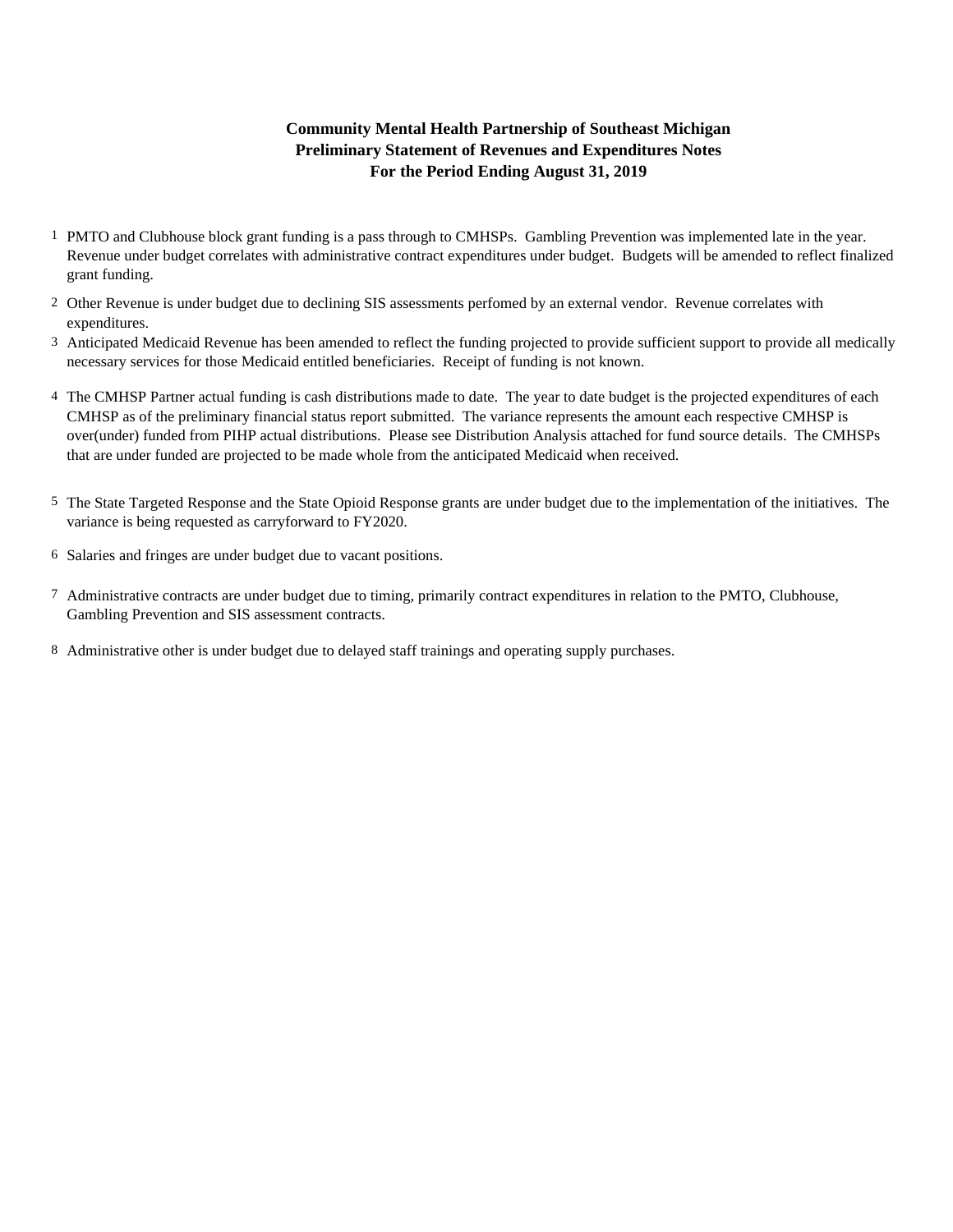#### **Community Mental Health Partnership of Southeast Michigan Received and Distributed by Fund Source FY 18/19**

| <b>Total Receipts</b>                          |               | \$12,305,739 | \$12,848,088 |           | \$12,510,019                  | \$12,784,701              | \$13,650,105     |           | \$12,331,461                  | \$11,965,276                  | \$13,789,527               | \$14,466,282            | \$13,682,511                  | $$11,696,245$ \$         |        | $-$ \$ 141,837,954 |
|------------------------------------------------|---------------|--------------|--------------|-----------|-------------------------------|---------------------------|------------------|-----------|-------------------------------|-------------------------------|----------------------------|-------------------------|-------------------------------|--------------------------|--------|--------------------|
|                                                | $\mathcal{S}$ | 754,004      | -\$          | 793,403   | 792,521<br>$\mathbf{\hat{s}}$ | $\mathbb{S}$<br>806,286   | $\mathcal{S}$    | 804,269   | 801,235<br>$\mathcal{S}$      | $\mathbf{\hat{S}}$<br>786,330 | 778,196                    | 773,998<br>-\$          | $\mathbf{\hat{s}}$<br>757,259 | 757,903 \$<br>-\$        | - \$   | 8,605,403          |
| <b>Washtenaw CMHSP</b>                         |               | 348,425      |              | 366,631   | 366,224                       | 372,585                   |                  | 371,653   | 371,227                       | 363,363                       | 359,604                    | 357,665                 | 349,929                       | 350,227                  |        | 3,977,533          |
| Monroe CMHSP                                   |               | 158,718      |              | 167,011   | 166,826                       | 169,723                   |                  | 169,299   | 168,919                       | 165,523                       | 163,810                    | 162,927                 | 159,403                       | 159,539                  |        | 1,811,697          |
| <b>Livingston CMHSP</b>                        |               | 141,753      |              | 149,160   | 148,994                       | 151,582                   |                  | 151,203   | 149,942                       | 147,830                       | 146,301                    | 145,512                 | 142,365                       | 142,486                  |        | 1,617,126          |
| Lenawee CMHSP                                  |               | 105,108      |              | 110,600   | 110,477                       | 112,396                   |                  | 112,115   | 111,147                       | 109,614                       | 108,480                    | 107,895                 | 105,562                       | 105,652                  | \$     | 1,199,048          |
| <b>Distributions</b>                           |               |              |              |           |                               |                           |                  |           |                               |                               |                            |                         |                               |                          |        |                    |
| <b>HMP</b><br>Receipts                         | \$            | 855,219      | - \$         | 847,573   | 848,057<br>-\$                | 861,374<br>-S             | \$               | 859,377   | 851,849<br>-\$                | 839,858<br>- \$               | 831,354<br>- \$            | \$2,402,570             | \$1.429,371                   | 645.955 \$<br>- \$       | $-$ \$ | 11,272,555         |
|                                                | $\mathcal{S}$ | 773,422      | - \$         | 779,085   | -\$<br>775,498                | - \$<br>771,240           | $\mathbf{s}$     | 793,008   | $\mathbf{\hat{S}}$<br>774,455 | \$<br>781,598                 | 760,144                    | 773,475<br>\$           | $\mathbf{\hat{S}}$<br>766,227 | 772,837 \$<br>- \$       | $-$ \$ | 8,520,988          |
| Washtenaw CMHSP                                |               | 264,742      |              | 266,681   | 265,453                       | 263,995                   |                  | 271,447   | 265,096                       | 263,438                       | 264,301                    | 264,760                 | 262,279                       | 264,542                  |        | 2,916,734          |
| Monroe CMHSP                                   |               | 150,276      |              | 151,376   | 150,679                       | 149,852                   |                  | 154,081   | 150,477                       | 149,535                       | 150,025                    | 150,286                 | 148,878                       | 150,162                  |        | 1,655,628          |
| <b>Livingston CMHSP</b>                        |               | 281,758      |              | 283,821   | 282,514                       | 280,963                   |                  | 288,893   | 282,134                       | 280,369                       | 281,288                    | 281,777                 | 279,136                       | 281,545                  |        | 3,104,196          |
| Lenawee CMHSP                                  |               | 76,646       |              | 77,207    | 76,852                        | 76,430                    |                  | 78,587    | 76,748                        | 88,256                        | 64,531                     | 76,651                  | 75,933                        | 76,588                   |        | 844,430            |
| Receipts<br>Autism<br><b>Distributions</b>     | \$            | 785,998      | - \$         | 794,195   | 789,286<br><sup>\$</sup>      | 784,892<br>- \$           | - \$             | 807,013   | 788,161<br>-S                 | 783,239<br>\$                 | 785,774<br>-\$             | 787,157<br><sup>S</sup> | 779,749<br><sup>\$</sup>      | 786,449 \$<br>$^{\circ}$ | $-$ \$ | 8,671,912          |
|                                                |               | \$ 3,336,003 | \$3,559,586  |           | 3,616,409<br>-\$              | \$ 3,683,775              | \$.<br>3,660,830 |           | 3,449,540<br>S.               | \$3,578,773                   | 3,341,512<br>-S            | 4,115,678<br>\$         | \$ 3,323,767                  | $$4,080,416$ \ \$        | - \$   | 39,746,289         |
| Washtenaw CMHSP                                |               | 1,787,760    |              | 1,965,023 | 1,943,069                     | 1,998,151                 |                  | 1,966,866 | 1,858,414                     | 1,964,596                     | 1,809,657                  | 2,270,502               | 1,820,929                     | 2,258,564                | \$     | 21,643,530         |
| Monroe CMHSP                                   |               | 587,361      |              | 590,851   | 665,760                       | 642,598                   |                  | 656,963   | 597,014                       | 605,069                       | 577,433                    | 677,634                 | 568,729                       | 704,458                  |        | 6,873,870          |
| <b>Livingston CMHSP</b>                        |               | 588,074      |              | 622,174   | 589,533                       | 627,496                   |                  | 638,929   | 598,384                       | 612,209                       | 568,234                    | 728,590                 | 553,763                       | 678,926                  |        | 6,806,311          |
| Lenawee CMHSP                                  |               | 372,809      |              | 381,538   | 418,047                       | 415,530                   |                  | 398,072   | 395,729                       | 396,899                       | 386,189                    | 438,951                 | 380,347                       | 438,469                  |        | 4,422,579          |
| <b>HSW</b><br>Receipts<br><b>Distributions</b> |               | \$ 3,389,214 | \$ 3,943,530 |           | \$ 3,662,898                  | \$ 3,478,019              | \$ 3,719,221     |           | \$ 3,508,057                  | \$3,580,899                   | \$ 3,427,795               | \$4,181,323             | \$3,376,782                   | $$4,145,500$ \ \$        | $-$ \$ | 40,413,237         |
|                                                |               |              |              |           |                               |                           |                  |           |                               |                               |                            |                         |                               |                          |        |                    |
|                                                |               | \$6,675,926  | \$6,818,821  |           | 6,765,808<br>\$               | \$7,008,162               | 7,074,635<br>\$  |           | \$7,668,861                   | \$ 7,132,807                  | 7,105,952<br>$\mathcal{S}$ | \$7,097,194             | \$ 7,130,541                  |                          | $-$ \$ | 77,596,634         |
| Washtenaw CMHSP                                |               | 3,084,945    |              | 3,150,977 | 3,126,480                     | 3,238,472                 | 3,269,189        |           | 3,543,781                     | 3,280,604                     | 3,283,662                  | 3,279,613               | 3,282,944                     | 3,283,323                | \$     | 35,823,990         |
| Monroe CMHSP                                   |               | 1,405,282    |              | 1,435,362 | 1,424,203                     | 1,475,218                 | 1,489,211        |           | 1,614,295                     | 1,508,098                     | 1,495,800                  | 1,493,959               | 1,506,094                     | 1,500,542                |        | 16,348,064         |
| <b>Livingston CMHSP</b>                        |               | 1,255,074    |              | 1,281,938 | 1,271,972                     | 1,317,534                 | 1,330,031        |           | 1,441,746                     | 1,345,143                     | 1,335,919                  | 1,334,272               | 1,348,833                     | 1,341,866                |        | 14,604,330         |
| <b>Distributions</b><br>Lenawee CMHSP          |               | 930,624      |              | 950,544   | 943,154                       | 976,938                   |                  | 986,204   | 1,069,039                     | 998,962                       | 990,570                    | 989,349                 | 992,669                       | 992,196                  |        | 10,820,249<br>\$   |
|                                                |               | \$ 7,275,309 | \$           | 7,262,790 | \$7,209,779                   | $$7,468,416$ $$8,264,493$ |                  |           | \$7,183,395                   | \$6,761,281                   | \$ 8,744,605               | \$7,095,232             | \$ 8,096,609                  |                          | - \$   | $81,480,250$ *     |

**October November December January February March April May June July August September YTD**

#### **Note: Distributions are based on amounts actually received less HRA, taxes and Administration of 1.57%.**

February receipts are higher than normal due to the Hospital Rate Adjustor (HRA). HRA was not included in the rates and is being paid in separate lump sum payments. The amounts withheld from partners October through Januar June HMP receipts are higher than normal due to the HRA being recognized as traditional Medicaid and HMP. Adjustment was made in the ledger to recognize the change. The receipt correlates with the HRA expenditures made YTD July HMP receipts are higher than normal due to the HRA 3rd quarter received and paid in July.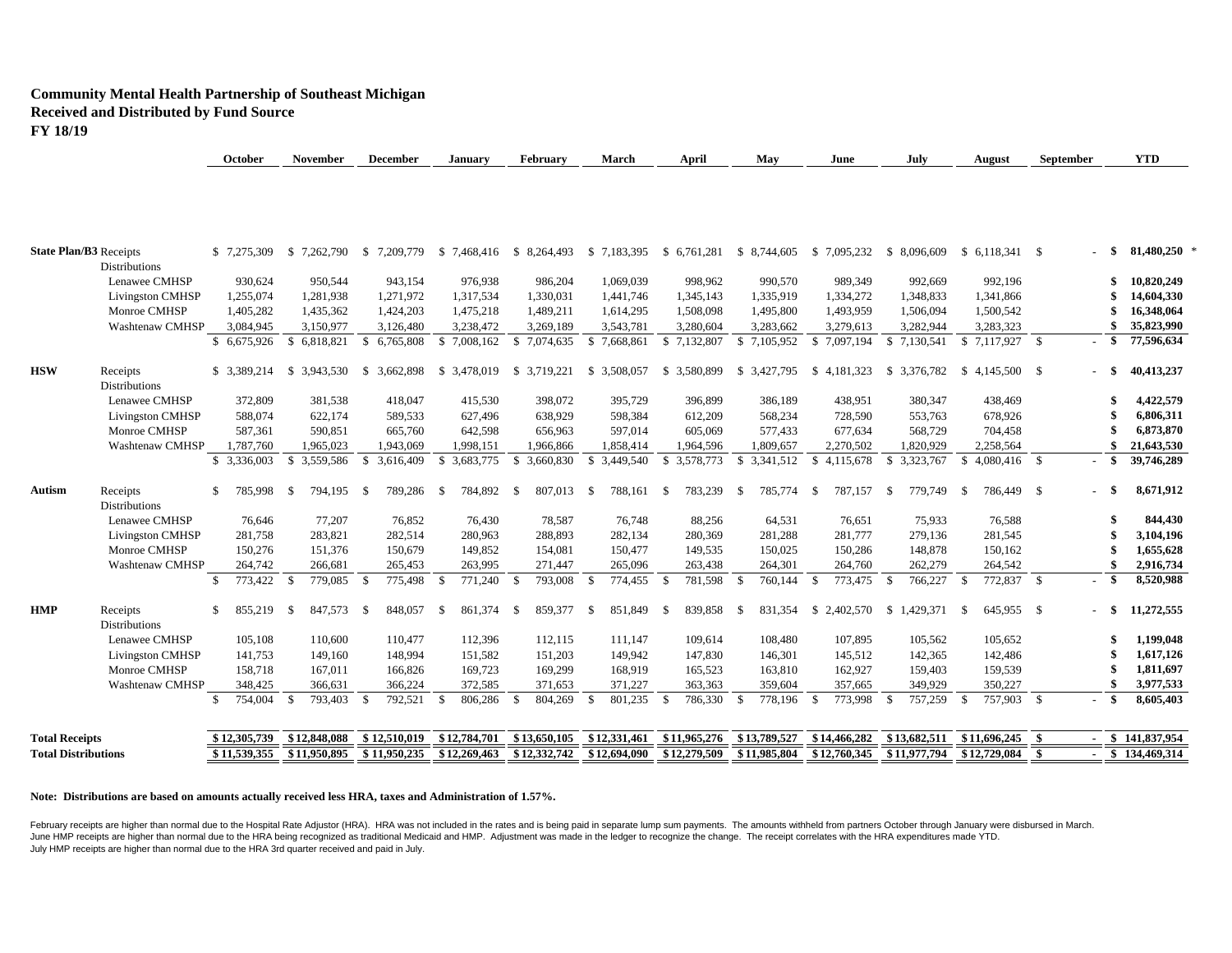Attachment #5 – October 2019



# Regional Board Action Request

Board Meeting Date: October 9, 2019 Action Requested: Authorization of CMHPSM Board Chair to execute the negotiated three-year agreement with the newly appointed CMHPSM Chief Executive Officer James Colaianne. The contract was distributed to the Board of Directors prior to the meeting for review. Background: CMHPSM CEO Agreement is based upon the draft contract template developed by the CMHPSM's law firm Cohl, Stoker and Toskey. The CMHPSM Board Chair and James Colaianne negotiated contract parameters and terms.

Connection to PIHP/MDHHS Contract, Regional Strategic Plan or Shared Governance Model: The CMHPSM CEO ensures that the CMHPSM meets all requirements of the PIHP/MDHHS contract, the regional strategic plan and operates within the Shared Governance Model.

Recommend: Approval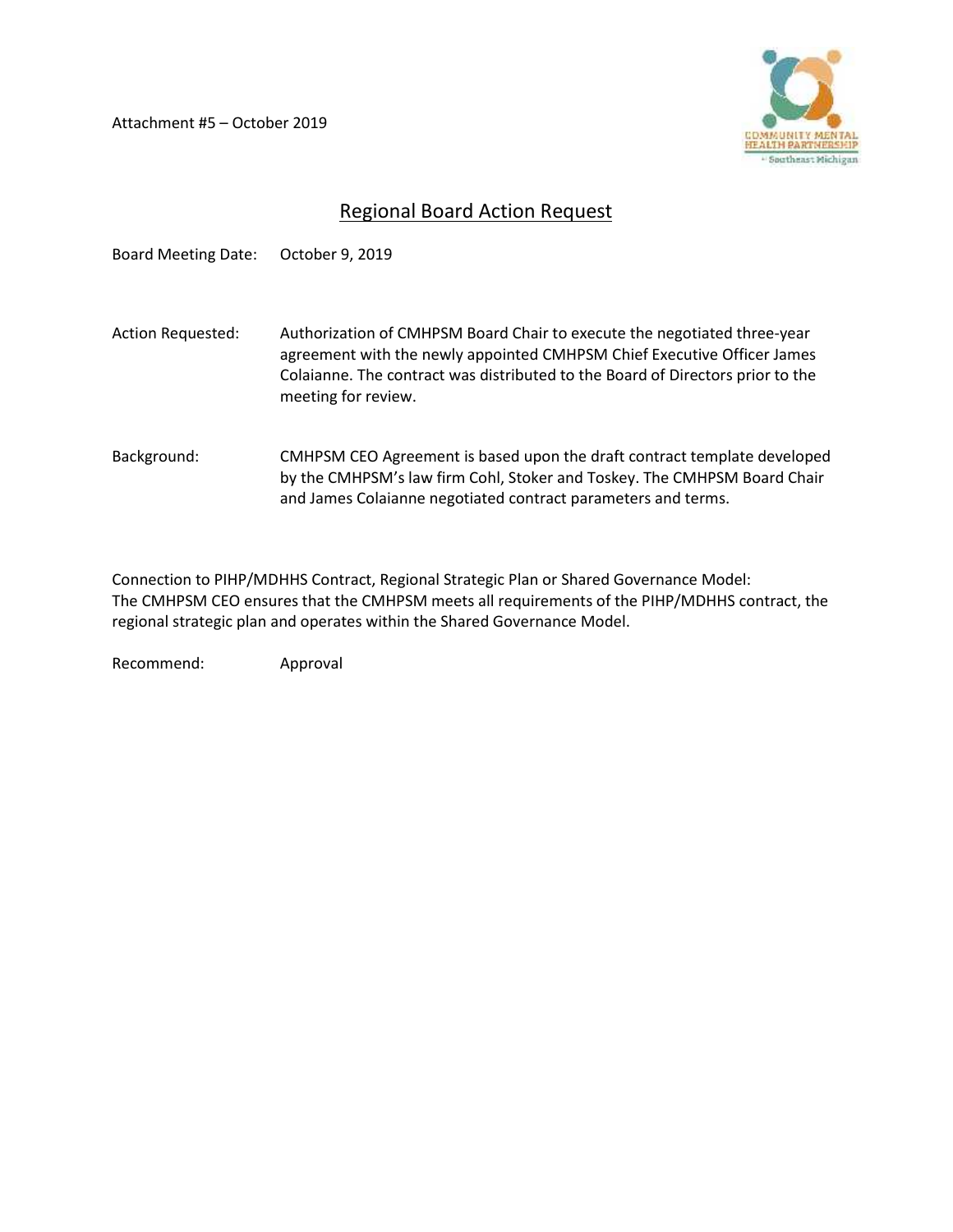# **LENAWEE-LIVINGSTON-MONROE-WASHTENAW OVERSIGHT POLICY BOARD September 26, 2019 meeting 705 N. Zeeb Road Ann Arbor, MI 48103**

| Members Present: | Kim Comerzan, William Green, Ricky Jefferson, Dianne McCormick, |
|------------------|-----------------------------------------------------------------|
|                  | David Oblak, Dave O'Dell, Ralph Tillotson, Tom Waldecker        |
|                  |                                                                 |

- Members Absent: Mark Cochran, Charles Coleman, Amy Fullerton, John Lapham, Monique Uzelac
- Guests: Molly Smith (Director of Services at Avalon), Chelsea Brodfuehrer, Susan Longsworth
- Staff Present: Stephannie Weary, Suzanne Stolz, Nicole Adelman, Michelle Sucharski, Dana Darrow
- D. Oblak called the meeting to order at 9:33 a.m.
- 1. Introductions
- 2. Approval of the agenda

#### **Motion by K. Comerzan, supported by D. McCormick, to approve the agenda Motion carried**

3. Approval of the August 22, 2019 Oversight Policy Board minutes

#### **Motion by W. Green, supported by D. O'Dell, to approve the August 22, 2019 Oversight Policy Board minutes Motion carried**

- 4. Audience Participation
	- None
- 5. Old Business
	- a. Finance Report
		- D. Darrow presented. Discussion followed.<br>
		5. Stolz submitted her resignation. effective
			- S. Stolz submitted her resignation, effective 10/7/2019.

### 6. New Business

- a. Presentation by Avalon Housing
	- Molly Smith provided an overview of Avalon Housing's services
	- N. Adelman noted that Avalon has been a great partner over the years in providing services for the community.
- b. Parenting Awareness Michigan Mini-Grant
	- N. Adelman reported on the PAM Mini-Grant that she recently approved. The grant funds will go toward the sponsorship for the PAM Conference.
- c. FY20 Approved Contracts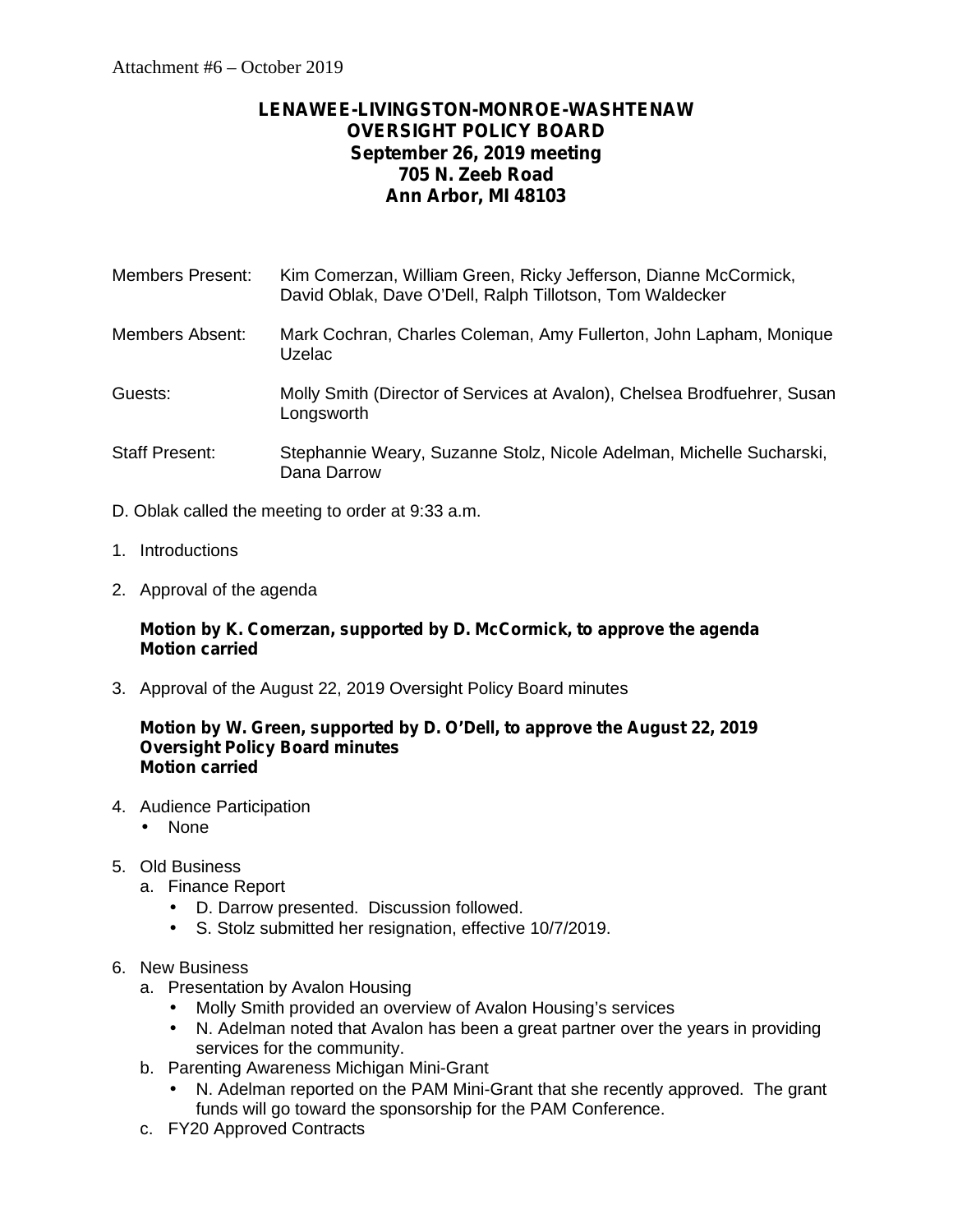- The Regional Board approved the contracts that were submitted for approval by OPB last month.
- d. Revised Contract for Catholic Charities of Southeast Michigan
	- Catholic Charities of Southeast Michigan has asked to have their contract expanded by approximately \$82,000. The Regional Board approved it as Block Grant funds, as it was thought that PA2 dollars weren't needed.
	- D. Darrow reviewed the administrative portion of the request dollars and determined that \$29,709 must come from PA2 dollars because block grant funds don't cover administrative costs.

#### **Motion by T. Waldecker, supported by K. Comerzan, to approve the use of \$29,709 of PA2 dollars to cover the administrative costs of the above contract expansion Motion carried**

e. Request for PA2 Funds for Touchstone Recovery

**Motion by K. Comerzan, supported by W. Green, to expand the current FY19 contract for Touchstone Recovery to cover additional costs of OUD Recovery Housing not to exceed \$8,451 using PA2 funds Motion carried**

f. Request for PA2 Funds for Peer Services at MAT Clinics

#### **Motion by T. Waldecker, supported by D. McCormick, to approve the funding opportunity for peer services at contracted Methadone provider agencies Motion carried**

- 7. Report from Regional Board
	- R. Tillotson noted that at last night's special board meeting the Regional Board selected the new CEO, James Colaianne.
- 8. SUD Director Updates
	- Alyssa Tumolo is the new Grants Coordinator.
	- There was a 2-day train-the-trainer for gambling disorder training called Stacked Deck. 30 people from across the state were trained.
	- The WHI Opioid Summit is Tuesday, October 1, from 9:00-3:30.
	- The lease for the new office space for CMHPSM was approved last night. The address is 3005 Boardwalk, Ann Arbor, MI.
	- OPB will combine its November and December meetings to Thursday, December 5. The meeting should be held at the new office location.
- 9. Adjournment

#### **Motion by T. Waldecker, supported by R. Tillotson, to adjourn the meeting Motion carried**

Meeting adjourned at 11:10 a.m.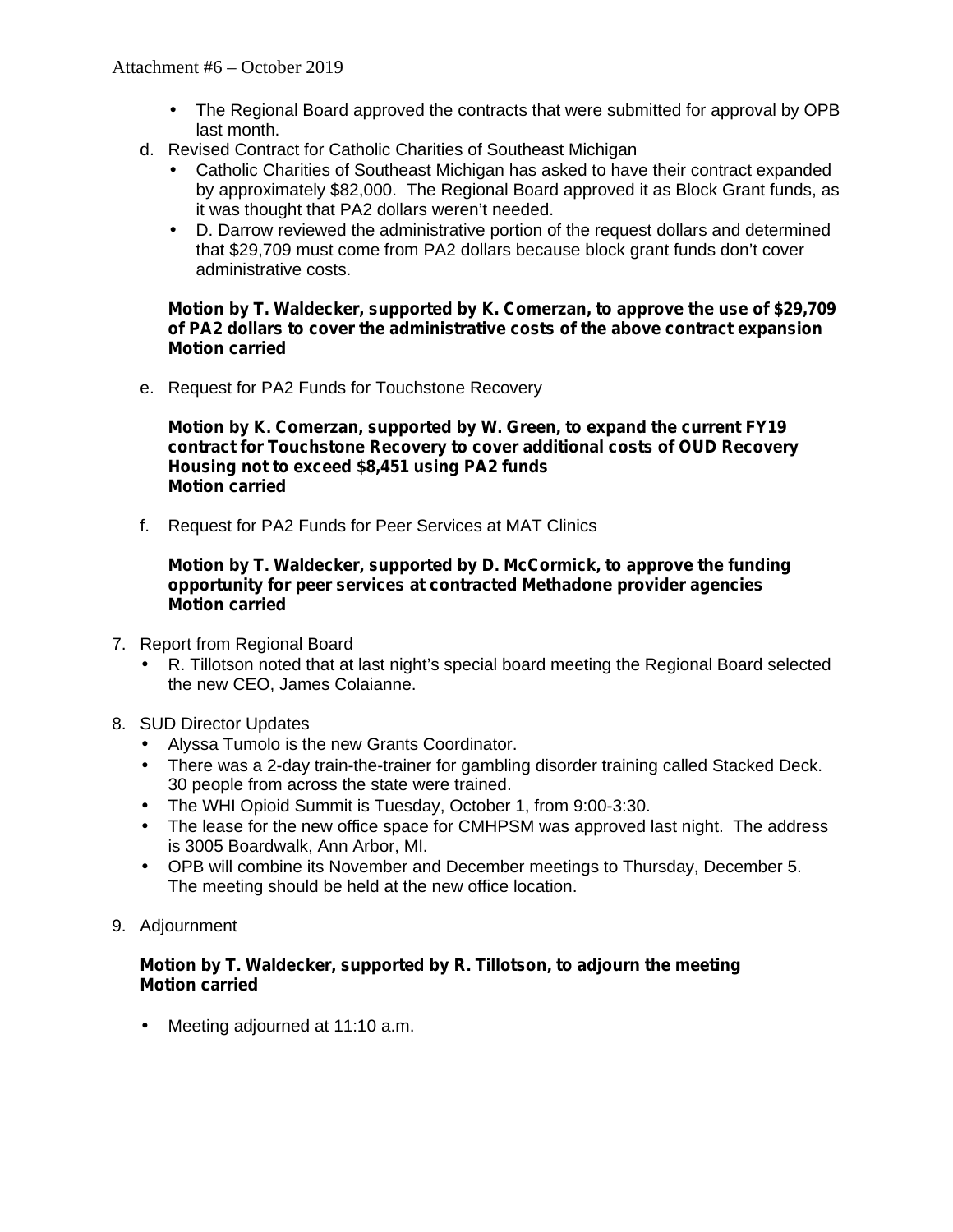Attachment #7 – October 2019



# **CEO Report Community Mental Health Partnership of Southeast Michigan**

# **Submitted to the CMHPSM Board of Directors**

**October 3, 2019 for October 9, 2019 Meeting**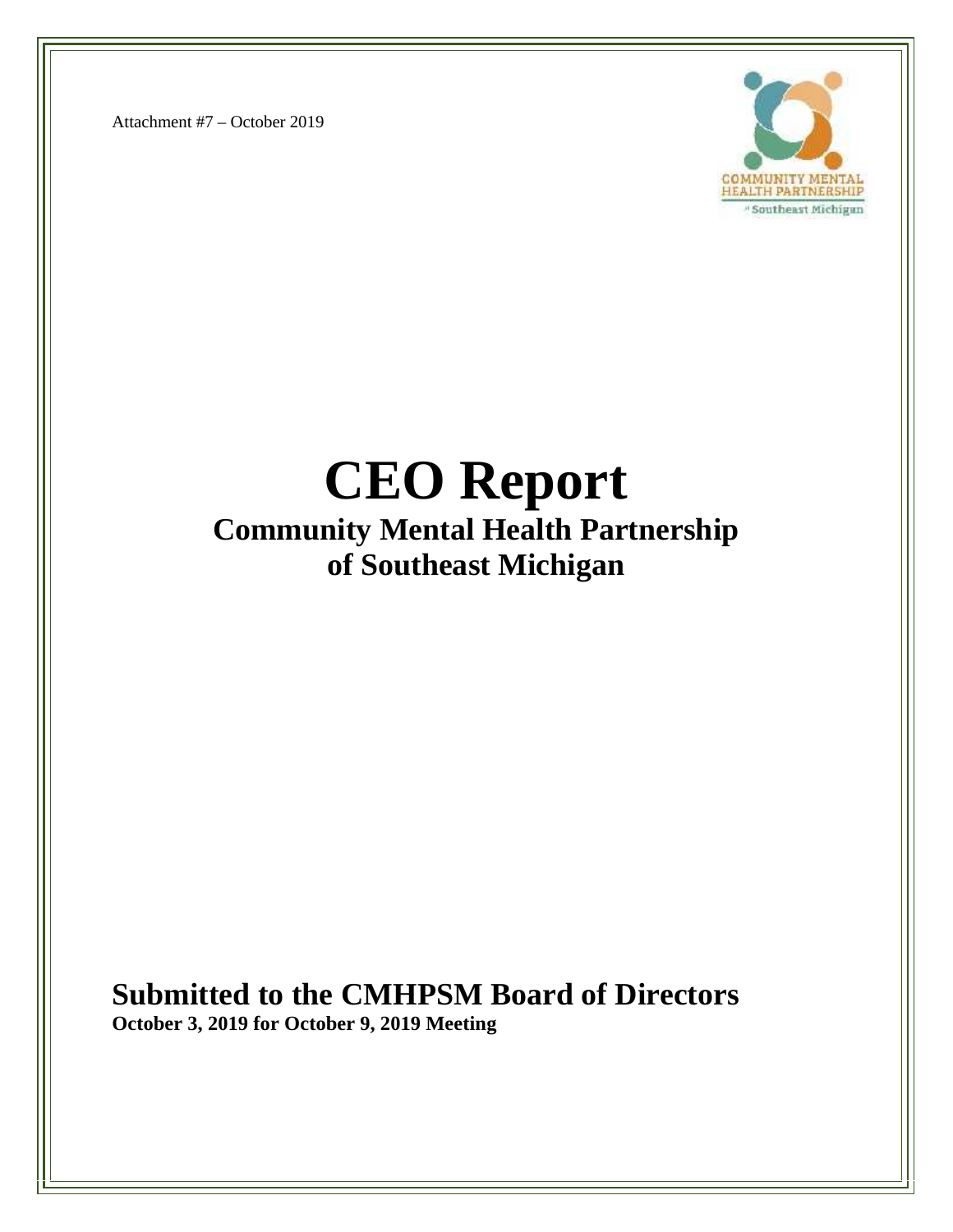#### **CMHPSM CEO'S REPORT TO COMMUNITY MENTAL HEALTH PARTNERSHIP OF SOUTHEAST MICHIGAN BOARD OF DIRECTORS**

October 9, 2019

#### *CMHPSM Update*

- A CMHPSM all staff meeting was held on September 16, 2019. Materials were shared with the Board of Directors. Our next scheduled all staff meeting is Monday October 14, 2019.
- The CMHPSM Leadership team is set to meet on Monday October 7, 2019 and Monday October 21, 2019 during the month of October.
- The CMHPSM Board approved a five-year lease at 3005 Boardwalk for our new office space. We are attempting to set up a half hour appointment to allow staff to have the opportunity to visit the space at the end of an upcoming workday. It is anticipated that the landlord will start work on the limited renovations, a demising wall and a small kitchen. We are still targeting a December 1, 2019 lease commencement date.
- The CMHPSM released an RFQ related to a gambling prevention initiative. Interested providers should visit: www.cmhpsm.org/procurement

#### *CMHPSM Staffing Update*

- The top three and bottom three employee engagement survey question scores will be utilized by the leadership team and staff to begin to focus on areas of improvement for the organization. Discussion is planned for the October all staff meeting, staff suggestions and potentially an employee engagement committee, will begin the process of identifying potential action steps that can be analyzed further.
- The CMHPSM has posted the position of Chief Financial Officer on September 26, 2019. We hope to have a highly qualified individual in the position as soon as possible. We will attempt to manage the role through internal and regional resources in the interim, there is potential we could look into temporary finance staff if necessary.
- The CMHPSM Leadership team will begin reviewing the Chief Operating Officer job description against the needs of the organization to determine what changes may be needed within the role.
- The CMHPSM continues to pursue staff for our Utilization and Treatment Specialist opening which was created when Joelen Kersten was promoted. The position is still currently posted.
- Anyone interested in obtaining additional information about open CMHPSM positions should visit our website at: https://www.cmhpsm.org/interested-in employment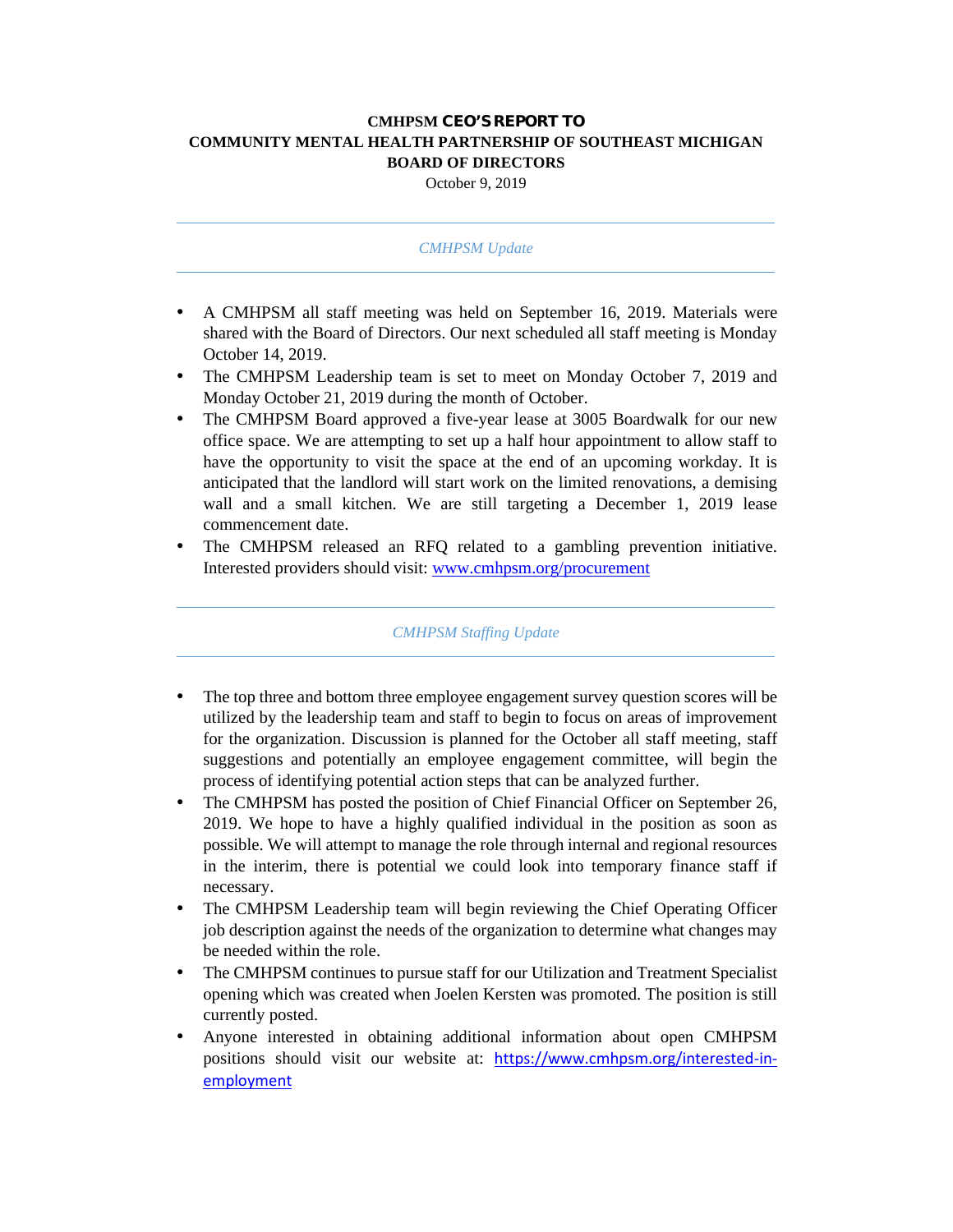#### *Regional Update*

 CMHPSM and regional CMHSP finance staff met to analyze all available information and developed a fair revenue projection for FY20. A new revenue calculator has been built and data was presented to regional finance staff. Due to all of the changes to this year's capitation payment structure, the group is more comfortable waiting on a couple months of actual payment data prior to changing our revenue projection for FY20.

#### *Statewide Update*

- The approved FY2020 MDHHS budget ended up seeing a considerable number of line item vetoes from Governor Whitmer. It seems a considerable level of political back and forth is impending around a FY2020 supplemental budget that could restore funding for programs that was vetoed.
- A FY2019 supplemental funding initiative continues to be stalled in the FY2020 state legislative budgeting process and now appears to be a longshot.

 Behavioral Health Hearings with the Michigan House Appropriations Subcommittee are scheduled for the next month for those that can attend in person or viewed online: http://house.michigan.gov/htv.asp

- October 2: History and Overview of Public Behavioral Health Financing in Michigan
- October 16: CMHAM and House Fiscal Agency
- October 23: Behavioral Health Integration from Arizona
- October 30: Public Input
- November 6: Public Input
- The CMHPSM received final FY2020 rate information on September 27, 2019. Regional revenue projections have been developed utilizing the new rate structure.
- The PIHP Contract Negotiations are under way for the second amendment to the PIHP/MDHHS master Medicaid contract. The first amendment has been sent to the PIHPs for signature and included the finalized rates.
- All 298 meetings have been cancelled at this point due to Governor Whitmer's line item veto of that boilerplate section, including language that would've allowed the Medicaid Health Plans to not contract with area CMHSPs.

Respectfully Submitted,

In Ce.

James Colaianne, MPA